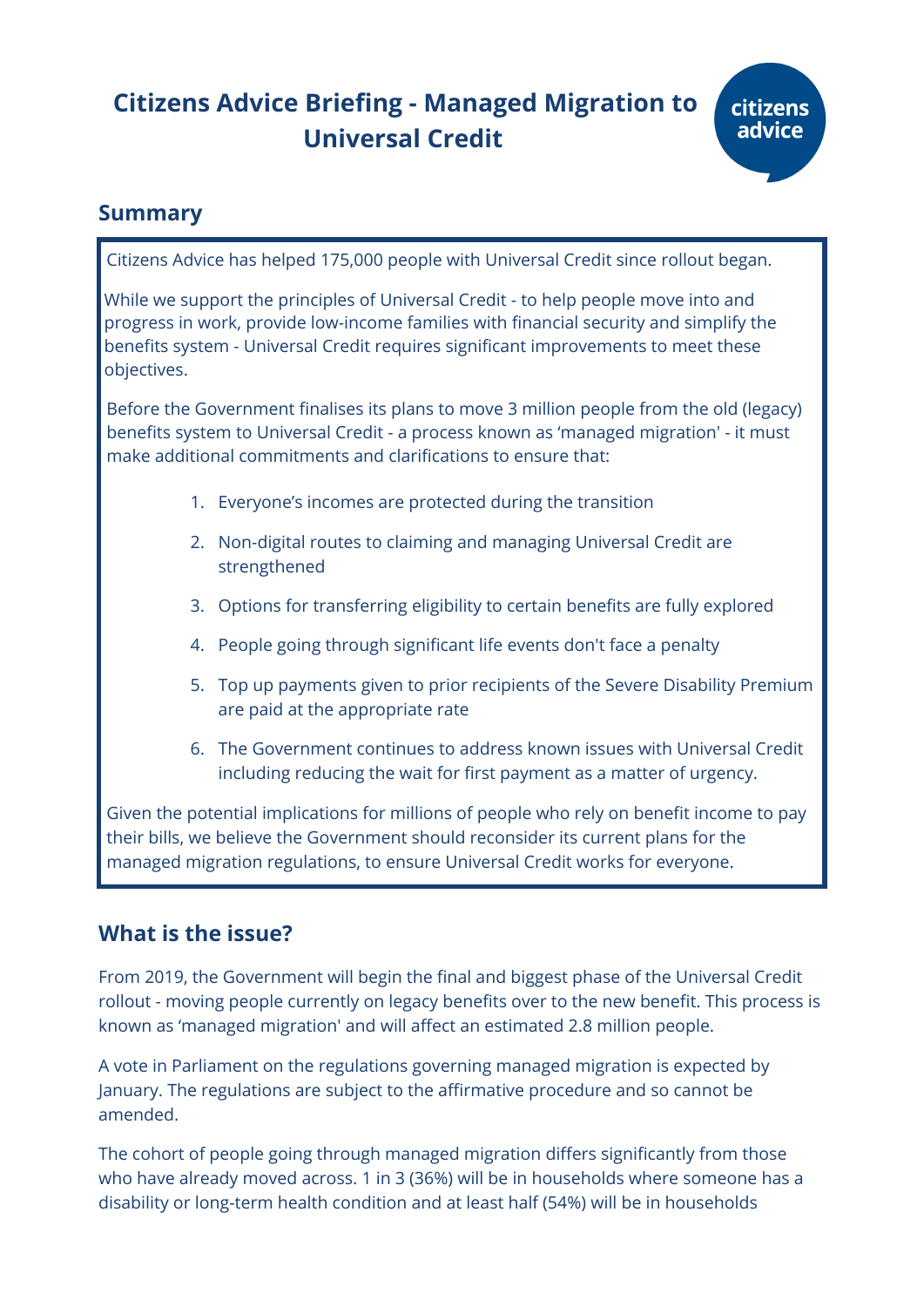currently claiming tax credits.<sup>1</sup> This means there two important factors to consider when moving this group of people on to Universal Credit:

- **Many people will have had little or no recent engagement with the Jobcentre.** This is either because they have a disability or long-term health condition which affects their capacity to take on paid work, or because they are already in work.
- **They are likely to need different types of support as they move onto Universal Credit.** For example, those with a disability or long-term health condition may need more tailored support, e.g. non-digital application routes or help to understand and access their online journal.

# **What do we want to happen?**

Despite several positive changes announced in November, we remain concerned that the regulations as set out do not provide sufficient detail on how the most vulnerable people will be protected, and still create risks that people will see their benefit payments stopped unexpectedly.

### **1. Protecting people's incomes during the transition**

Under the Government's plans for managed migration, everyone still claiming legacy benefits will be required to make a new claim for Universal Credit. If people don't make a Universal Credit claim, the DWP may stop the benefit payments they currently receive.

People on the old system will be given a deadline of three months in which to make a claim. All claimants will be able to request an extension to this deadline - although it is left to DWP's discretion whether this is granted or not.

We welcome the Government's commitment to work with claimants and stakeholders to develop effective ways to support people through managed migration. We accept there must be a mechanism to ensure people do not remain in the legacy system indefinitely.

However, the DWP's power to stop legacy benefit payments still puts the most vulnerable people at risk of being left without an income. This is because they are the people most likely to struggle with making a Universal Credit claim, e.g. because they aren't able to engage in the process or they'll find it difficult to provide evidence when requesting an extension.

To ensure no one is left without an income, the Government should:

- **● Guarantee that it will not stop legacy benefits in cases where someone has struggled to engage with or complete the claim process, and that this power will only be used in exceptional circumstances.**
- **● Commit to granting an extension to the claim deadline for anyone having difficulty claiming Universal Credit - without the need to provide supporting evidence.**

## **2. Strengthening non-digital routes to claiming and maintaining Universal Credit**

<sup>&</sup>lt;sup>1</sup> DWP, Explanatory [Memorandum](https://assets.publishing.service.gov.uk/government/uploads/system/uploads/attachment_data/file/718580/uc-transitional-regs-2018-explanatory-memorandum.pdf) for the Social Security Advisory Committee, June 2018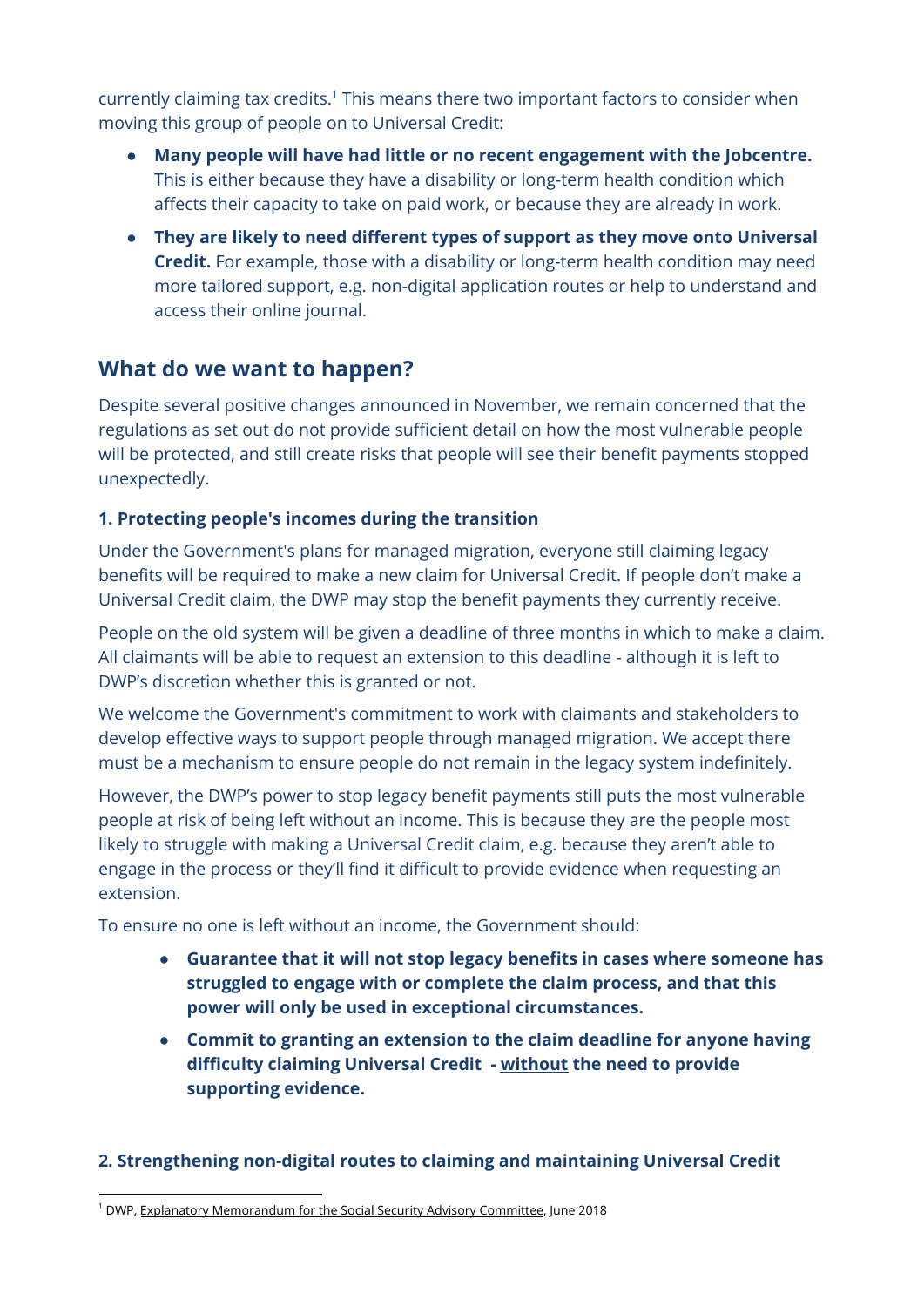Many people moving over to Universal Credit will have significant difficulty completing or managing their claim online without support - for example, those with learning difficulties, low levels of literacy or who don't have access to the internet at home and have difficulty leaving the house.

At present, people can ask to claim over the phone with the help of a DWP agent or request a home visit. However, our evidence suggests that these alternative ways of claiming Universal Credit are not well advertised and can take some weeks to arrange. Managed migration is also likely to increase the demand for these services. Without alternative ways of claiming, people who need additional support could face delays to getting their first Universal Credit payment. To ensure people get the support they need to move to Universal Credit the Government should:

- **● Set out what work is currently being undertaken to:**
	- **○ Assess demand for non-digital routes to claim Universal Credit among existing claimants**
	- **○ Gather data on the cohort due to be migrated to project future demand**
- **● Publish any guidance provided to Jobcentre and service centre staff which sets out how discretion should be applied in granting access to non-digital methods of claiming (e.g. for people with no internet access, those with a learning disability).**
- **● Ensure that all those moving to Universal Credit through managed migration can access support to make and manage their claim where needed**
- **● Show how non-digital routes to claiming Universal Credit will interact with any package of support for people subject to managed migration.**

## **3. Exploring options for transferring claims from legacy systems to Universal Credit**

Making a claim for Universal Credit can be a complicated process. Requiring everyone to make a new claim puts the burden of moving to Universal Credit onto individual people.

We therefore welcome the Government's commitment to explore options for using existing data or decisions within the legacy benefit system to simplify this process for people subject to managed migration. We are asking the Government to:

- **● Confirm whether - if regulations are passed as they stand - there is legal capacity to change the migration process to incorporate the transfer of claims from legacy systems.**
- **● Publish any assessments made of the feasibility of transferring claims for people who will face difficulties in engaging with and completing the migration process, including:**
	- **○ What information held on legacy systems can be carried across**
	- **○ What evidence already provided by claimants can be carried across**
	- **○ What additional input would be required from claimants**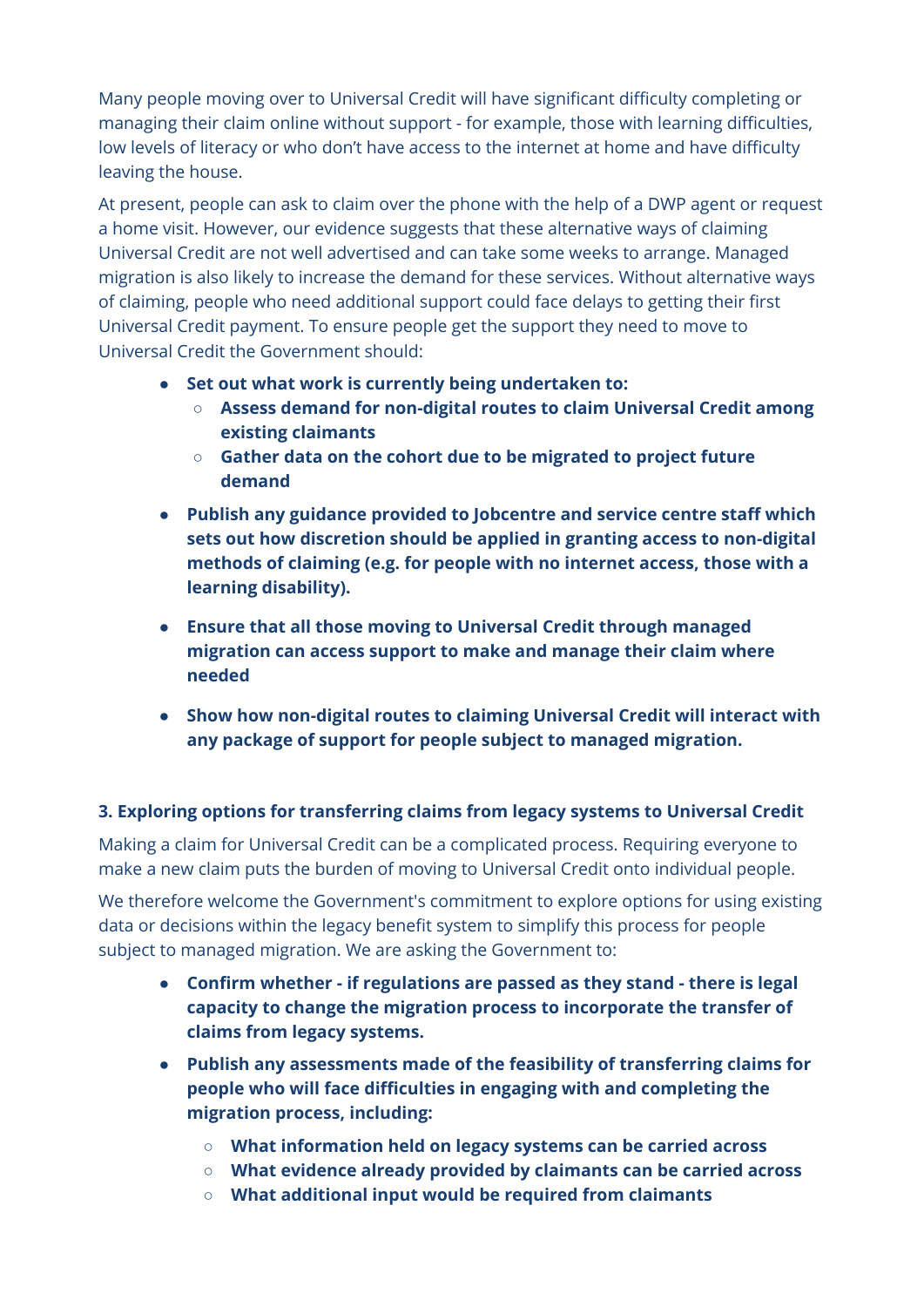**● Set out what has been learned from the transfer of people claiming Support for Mortgage Interest to the new loan system and how that learning is being applied**

#### **4. Clarifying the calculation of payments to Severe Disability Premium recipients**

Many disabled people are set to lose out under Universal Credit. To acknowledge the losses faced by people who currently receive the Severe Disability Premium but who won't under Universal Credit, the Government has put measures in place to ensure this group receive top up payments at the point they move onto Universal Credit.

It has also committed to providing top up payments for people in this group who have already moved on to Universal Credit without any financial protection. However the payment set out in regulations does not reflect the largest losses faced by people in this group. To match these losses, we estimate that the flat rate payment would need to be increased by as much as £100 per month. The Government should:

**● Set out in detail their method of calculating the rate of payments to people previously in receipt of Severe Disability Premiums.**

#### **5. Ensuring that people going through significant life events don't face a penalty**

We strongly support the Government's commitment to ensuring that people do not face losses at the point they move onto Universal Credit. However, while people who move through managed migration will receive transitional protection (i.e. top up payments), there is no equivalent payment for those transferring to Universal Credit before July 2020 who may also face losses.

We are concerned that the conditions under which transitional protection is awarded or lost may result in people facing financial penalties as key points in their lives - for example, when they are considering taking a new job or separating from a partner.

Most people who face changes in their lives which lead to a change in their benefits will naturally migrate, meaning they will have to make a new Universal Credit claim without top up payments. As the Social Security Advisory Committee has [noted](https://assets.publishing.service.gov.uk/government/uploads/system/uploads/attachment_data/file/753714/draft-universal-credit-managed-migration-regulations-2018-report.pdf#page=41), families in identical circumstances will face significantly different and long-lasting financial outcomes based on arbitrary factors, such as the timing of when they move house or separate from a partner. Groups who will lose out from the move to Universal Credit - such as disabled workers and lone parents - may face a financial penalty because of when they move to the new benefit.

People who do qualify for top up payments will generally see this amount eroded over time. However, this payment will be lost entirely when someone separates from a partner or forms a couple, or when someone's income falls below an earnings threshold of between £300 and £600 for longer than 3 months in a row. This has particularly worrying implications for seasonal workers or people trying to escape an abusive relationship.

We are concerned that the way transitional protections are awarded and lost will mean people having to put their lives on hold - or face a financial penalty. The Government should: